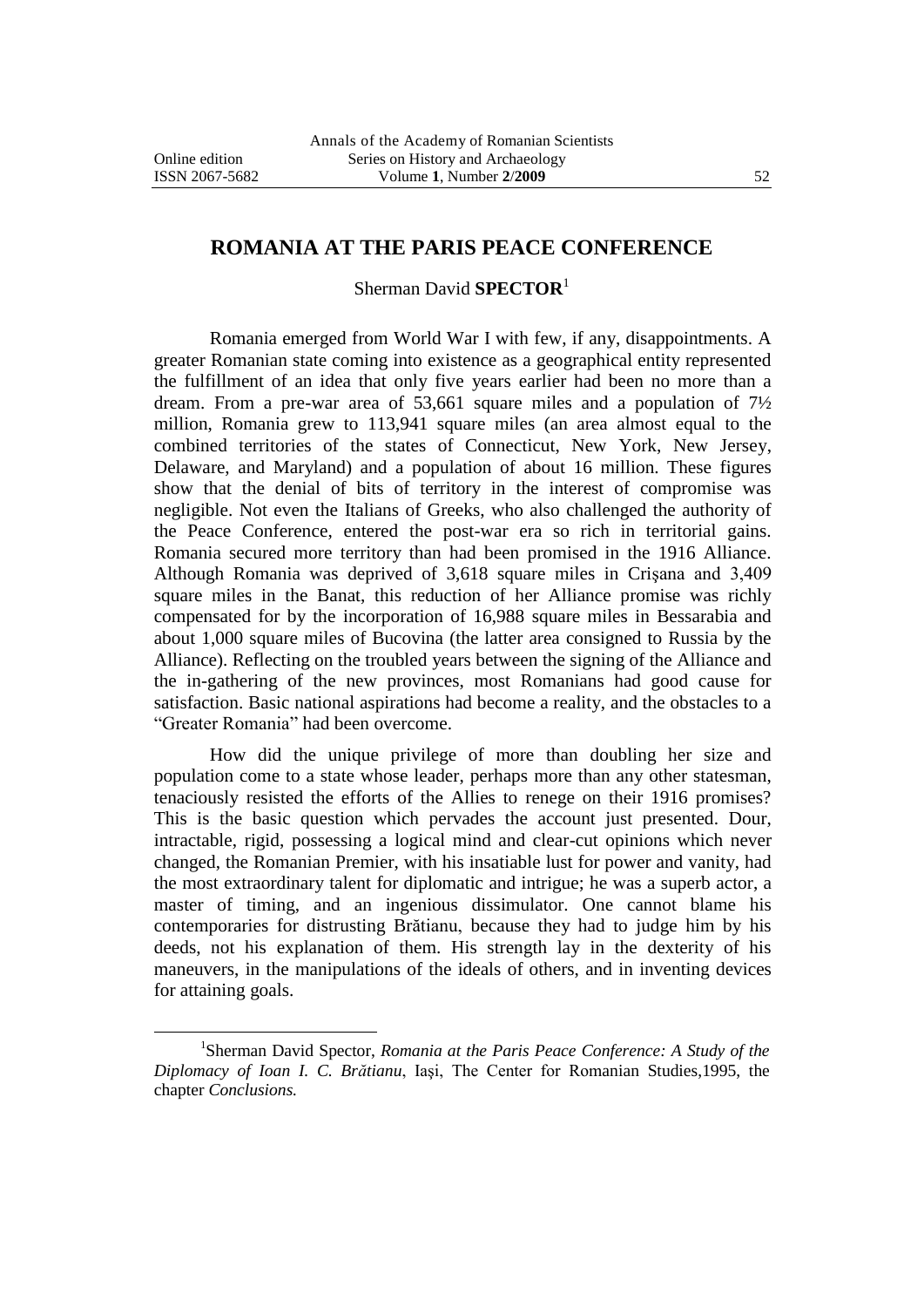Brătianu was a master of that subtle, farsighted, and somewhat disreputable diplomacy which in other times was called "Byzantine". Like his Byzantine forebears, Brătianu was adept in the art of playing nations against each other for his own benefit. The uncertainty in which he left the Great Powers as the side Romania would eventually join was a masterpiece of political strategy. Vacillation as a diplomatic art was brought to its loftiest height of perfection by Romanian rulers during centuries of precarious existence wedged between Turks, Magyars, and Slavs. Brătianu proved a worthy successor to his predecessors. From 1914 to 1916 he executed one of the most notable acts of political tightrope walking. The Germans assumed he never fight against them, but feared he might not fight for them. The Allies doubted if he ever would fight for them, but hoped he would not fight against them. At the decisive moment, he threw in with the Allies and the results were catastrophic, but out of the catastrophe Romania emerged with her territory and population doubled, the sixth largest country in Europe, and the dominant state in Southeastern Europe.

Brătianu was a product of the  $19<sup>th</sup>$  century, standing for the continued validity of *Realpolitik* in the tradition of Talleyrand and Bismarck. His attitude was compounded of devotion to old yet realistic diplomacy, an incurable aversion to new ideas, and a nationalism resting at home on a government by the narrowest of cliques and in disregard of constitutional government. In the appraisal of an astute observer, Romanian politics had "an ineradicable proclivity for *şmecherie* (a term of half-admiration for fraudulent actions performed with a degree of poise and dexterity)". Romania's easy victory over Bulgaria in 1913 and her diplomatic success after the Balkan Wars contributed materially to both society and government exaggerating their own importance. Politically and militarily, Brătianu and the Romanians overrated themselves. But this exultation did not blind Brătianu from understanding, as his father had, that Romania lay between the upper and lower grindstones of belligerent diplomacy. He was equally uninfluenced by the promises of Germany, the blandishments of Russia, the pleas of France, and the loans of Britain. For two years he refused to deviate from a policy of more or less impartial neutrality, and awaited what he himself described as "*le moment opportune".*

From the beginning of the war Brătianu knew the ultimate consequences of ill-timed intervention. Romanian neutrality wavered on two calculations: a wish to arrive in time for the dismemberment of Austria-Hungary and an effort to earn as possible at the expense of the belligerents. Brătianu did not share with the other wartime leaders that propensity to offer extravagant promises to their people as to what might be expected to flow from victory. He declared candidly in 1914 that the choice between belligerency and neutrality hat to be determined solely by the balance of territorial advantages which were offered by both sides. He could not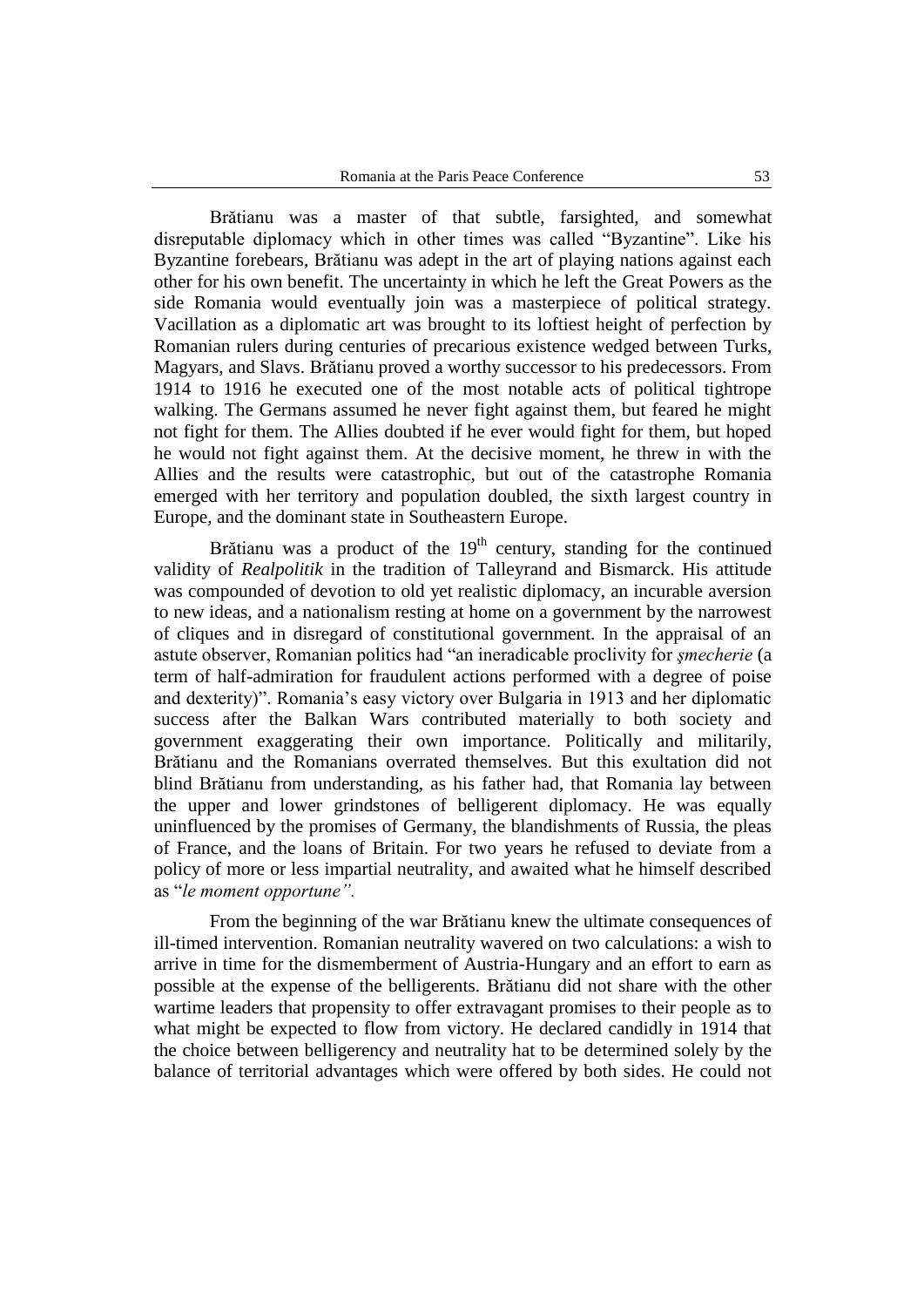afford to repeat the mistake made in 1878, when, in return for heavy sacrifices, Romania was deprived of southern Bessarabia and given, as compensation, northern Dobrodgea. The Premier insisted upon advantageous terms clearly specified and adequately guaranteed, and unless they outweighed those which he could secure from one side in return for neutrality, he felt is his duty to reject them.

Brătianu had too sound a judgment to be dazzled by proposals, however spacious, which held out prospects of territorial aggrandizement unless such conquests would satisfy not his greed, but his anxiety. He believed that justice to his people demanded a protection of national security; and this protection could be secured only by strategic frontiers at the expense of another people. To him the war was not a fight for international right and human liberty. His interest in either of these  $20<sup>th</sup>$  century ideals was indifferent and somewhat scornful. The war was to him a supreme chance for extending boundaries and increasing the security, prestige, and importance of Romania. That is why he abandoned the Central Powers and used his influence to induce Romania to join the Allies. He was shrewd enough to see that the Central Powers would give him nothing for either alliance or neutrality. Deliberate and practical in urging his views, which were not affected by idealistic considerations, Brătianu constantly sought material benefits for his country. It was clearly national interest rather than abstract justice that determined his policy. Certainly Brătianu's position was such that he had a responsibility to see what was done was in Romania's best interests, and he must be judged by that standard. After all, this same policy was pursued by the leaders of both sides during the war. In international relations, there are virtually no absolute values except the existence of the state and the satisfaction of its interests. The state is morally its own excuse for being; it needs no moral justification other than those which it furnishes itself. The only concepts of "good" and "bad" which relate to the international conduct of a state are relative to its success or failure in attaining its objectives. Any policy which succeeds in advancing national interest is a "good" policy; any policy fails to reach its objective is a "bad" one.

That Brătianu was able to select his own way and his own moment demanded skill. He could not make obvious his preparations for war against the Central Powers, for that would give them time to prepare while it would weaken his position with the Allies. Because the risks of war could not be taken lightly, he tried to obtain concessions from Austria-Hungary by playing the threat of intervention. That policy, characterized by the self-righteous as blackmail, was a sane and sound national policy from the Romanian point of view because Brătianu was taking advantage of his own making. One needs to reflect on the military situation in 1914-1916. Things were not going too well for the Allies. Both sides came to the realization that the adventure upon which they had embarked was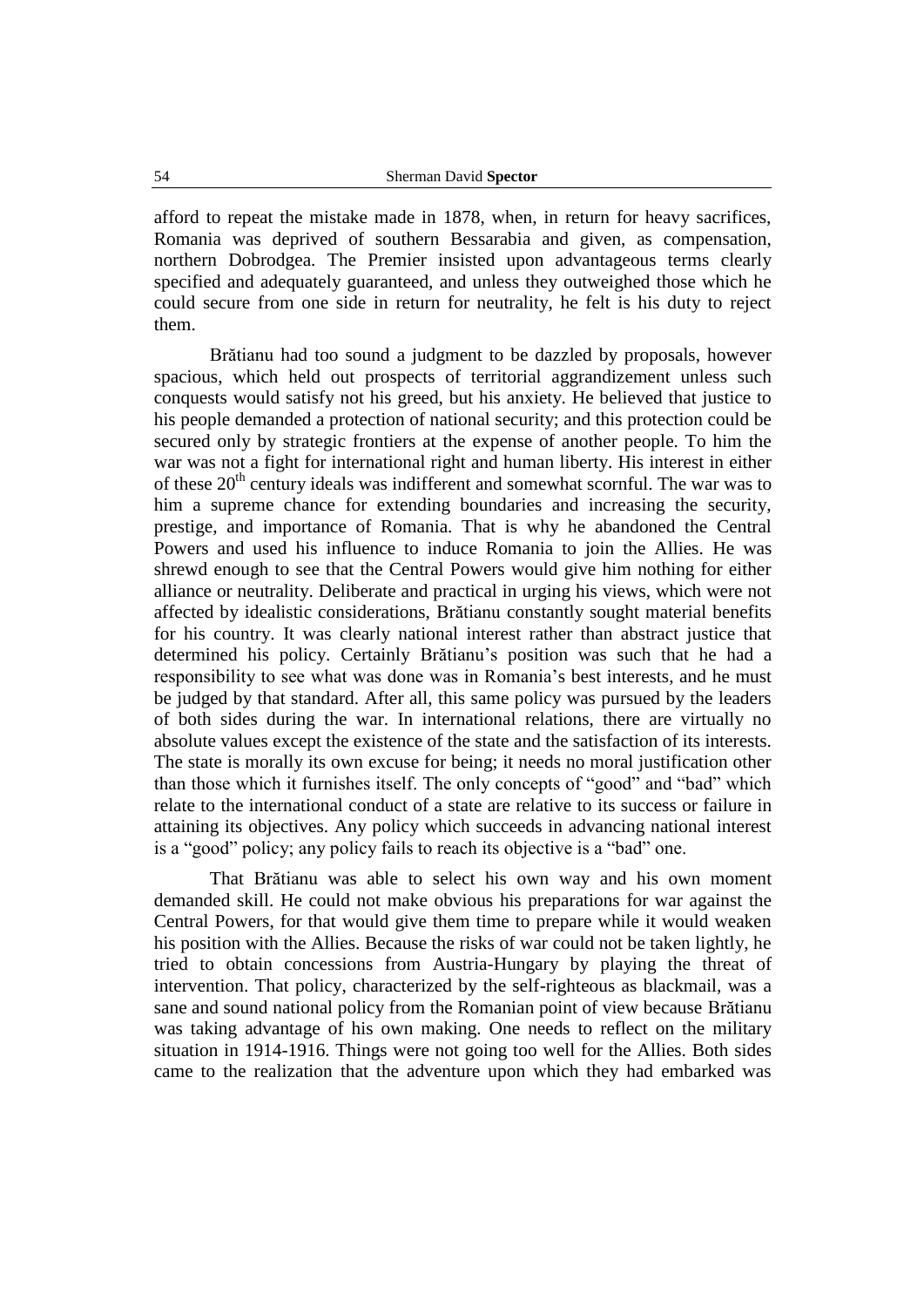beset with greater difficulties and perils than they had fully contemplated, that victory was not so assured as they had at first anticipated, that they must seek and, if necessary, purchase the assistance of an ally. But Brătianu did not require defeats on the battlefield to convince him of these facts. He advised the Crown Council of August 1914, before hostilities commenced, that Romania would await the most favorable bid. As his father's son, he suspected all Russians of treachery and guile and, while holding his neutrality agreement with Russia as a trump card affording him rights without duties and protection without obligation, he was quick to take advantage of every Allied disagreement on Balkan policy and turn it to his gain at Russia's expense. He simultaneously flirted with the Central Powers. Unlike the Great Powers, note of whom planned the war and all of whom muddled into it, Romania deliberately entered it with expressed war aims.

Brătianu shared the belief of other realists that however exalted ideals may be, they can never be achieved without force. He did not succumb to the doctrine preached that much could be gained without intervention. Like Sonnion, he was filled with a nationalistic desire to use to the full this opportunity of creating a greater Romania. The Allies were only too well pleased to secure the adherence of another ally to scrutinize the proposed territorial readjustments which were the conditions of the 1916 bargain. When Lloyd George wrote, "War plays havoc with the refinements of conscience", he was obviously closing his eyes to the secret treaties and paying lip-service to the intrusion of Wilsonian ideals, destined to produce a new era in diplomacy. For it was the American intervention that led to a lack of confidence in the traditional channels and techniques of diplomacy. Brătianu was aware of the naive American assumption that moral force and reason would lead to an orderly and righteous international society. Although Wilson's eloquently expressed ideals swayed many judgments, Brătianu overturned such concepts by first implementing his decisions and then laying down principles to justify them. He spoke of dismembering Austria-Hungary in 1916, long before the Allies adopted this as a war aim. While the Allies had the short range goal of winning the war and the long range goal of fulfilling war aims, Brătianu telescoped the two aims into one. He never shared with the Allies any enthusiasm for their professed idealistic aims and, for that reason, the Allies never secured from him any modicum of support for any enterprise, military or naval, which was not purely and strictly Romanian, however important it might have been for the success of the common Allied cause.

For a casual observer to conclude that Brătianu cheated the Allies is to absolve the Allies of all complicity in meeting his demands. One must note that there existed a certain insincerity in inter-Allied relations, a combination of idealism and opportunism, and a lack of moral strength accompanied by a wavering attitude. That Brătianu asked for a written alliance in the face of these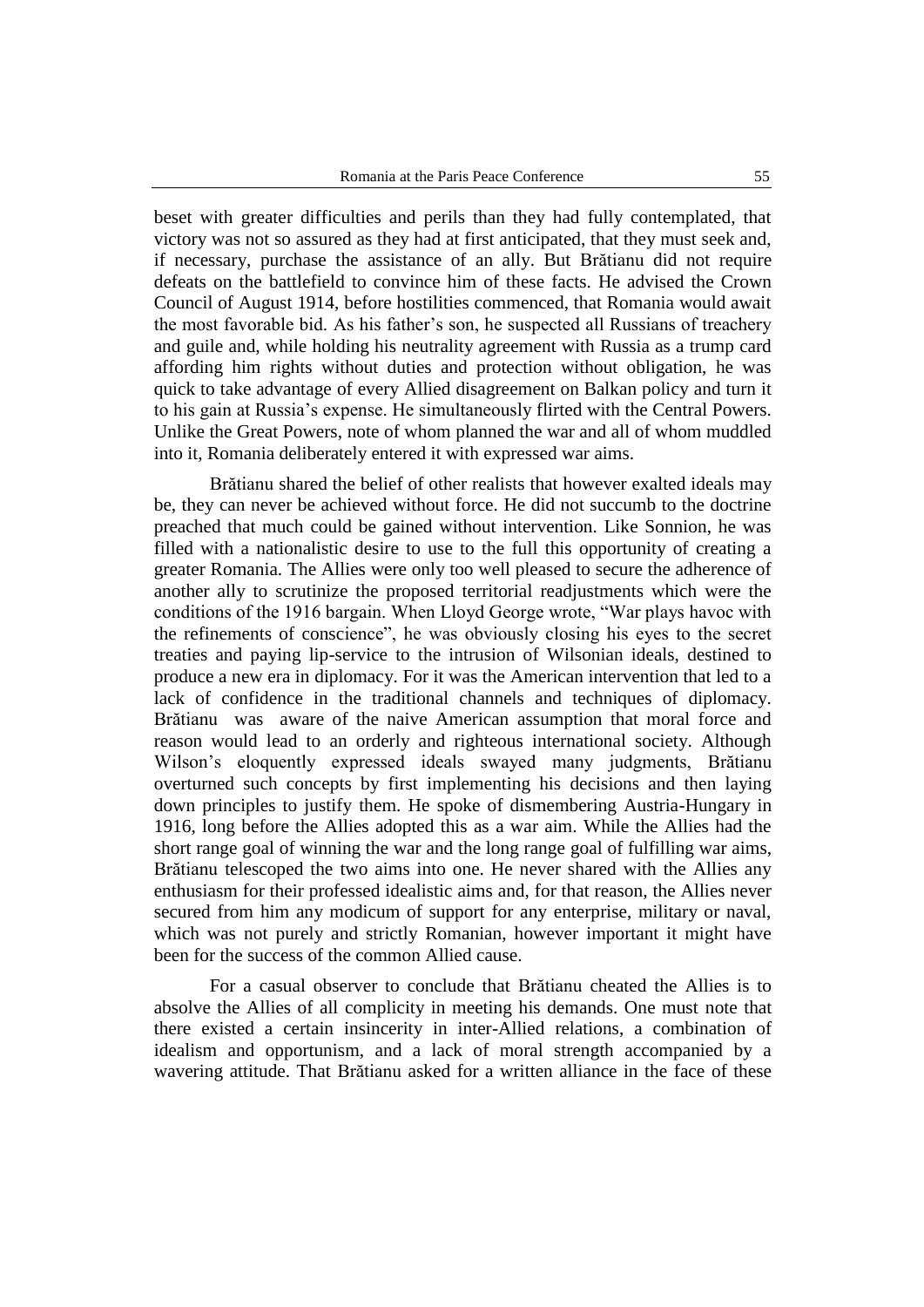conditions is certainly understandable. He regarded the 1916 Alliance as sacrosanct and rested his case solely upon it. The real basis of the Alliance must be seen as an application of the doctrine of the balance of power. In 1916 the total dismemberment of Austria-Hungary was a very possibility, but hardly an immediate prospect. By assigning parts of that empire to Romania, the Allies made dismemberment inevitable. When the Allies later realized the dangers of dismemberment, it was too late to stop Brătianu. His unswerving fight to seize promised lands blinded him to Wilsonian principles, and eventually led him afoul of the will of the Peace Conference.

In his naïve belief that he had elevated Romania to a position of equality with the Allies, Brătianu expected a reserved seat on the Supreme Council. His anticipation was somewhat justified in that Romania had been the partner of Great Powers in the Triple Alliance. The 1883 treaty had accorded Romania equal status in negotiating peace treaties. Brătianu's expectation that the 1916 Alliance signed with enemies of the Triplice granted him the same right suffered a severe jolt when the Allies assumed authority for the final disposition of claims of the "small powers with special interests", a label which infuriated Brătianu. The Allies anticipated that Brătianu would accept their decisions cheerfully. Deeply resenting exclusion from the Council, which angered him more than equivocations over the validity of the 1916 Alliance, Brătianu resumed in Paris his vexatious wartime tactics to resist adverse decisions reached without his participation. He did not like to be dealt with by others as he had dealt with them. In Paris he was astonished to learn how seldom and how reluctantly he had acknowledged the virtue of compromise during his long life in politics. He had never considered a question settled until it was settled his way. For him to have violated the Alliance by making a separate peace was, in Brătianu's estimation, an entirely justifiable act; but for the Allies to betray that sacred compact was contrary to international justice. His exasperating resistance to the dictates of the Allied leaders, all of whom he considered parvenus and unqualified to interfere in Romania's private affairs, and his rejection of compromise involved the Allies in a tangle of contradictions as to accentuate the rift in their ranks. Perhaps nothing serves as well to illustrate the success of his divide-and-conquer tactics than the failure of the Allied statesmen to repudiate or honor the Alliance publicly. Their disinclination to disavow it was a by-product of the bickering and rivalries among the peacemakers.

Angered and disappointed, Brătianu accused the Allies of bad faith, but his indignation did not blind him to the fact the Peace Conference was not omnipotent. The Allies had no means of enforcing their decisions in East Central Europe simply because they had failed to occupy the region in strength after the armistices. War weariness and mutually antagonistic aims hindered inter-Allied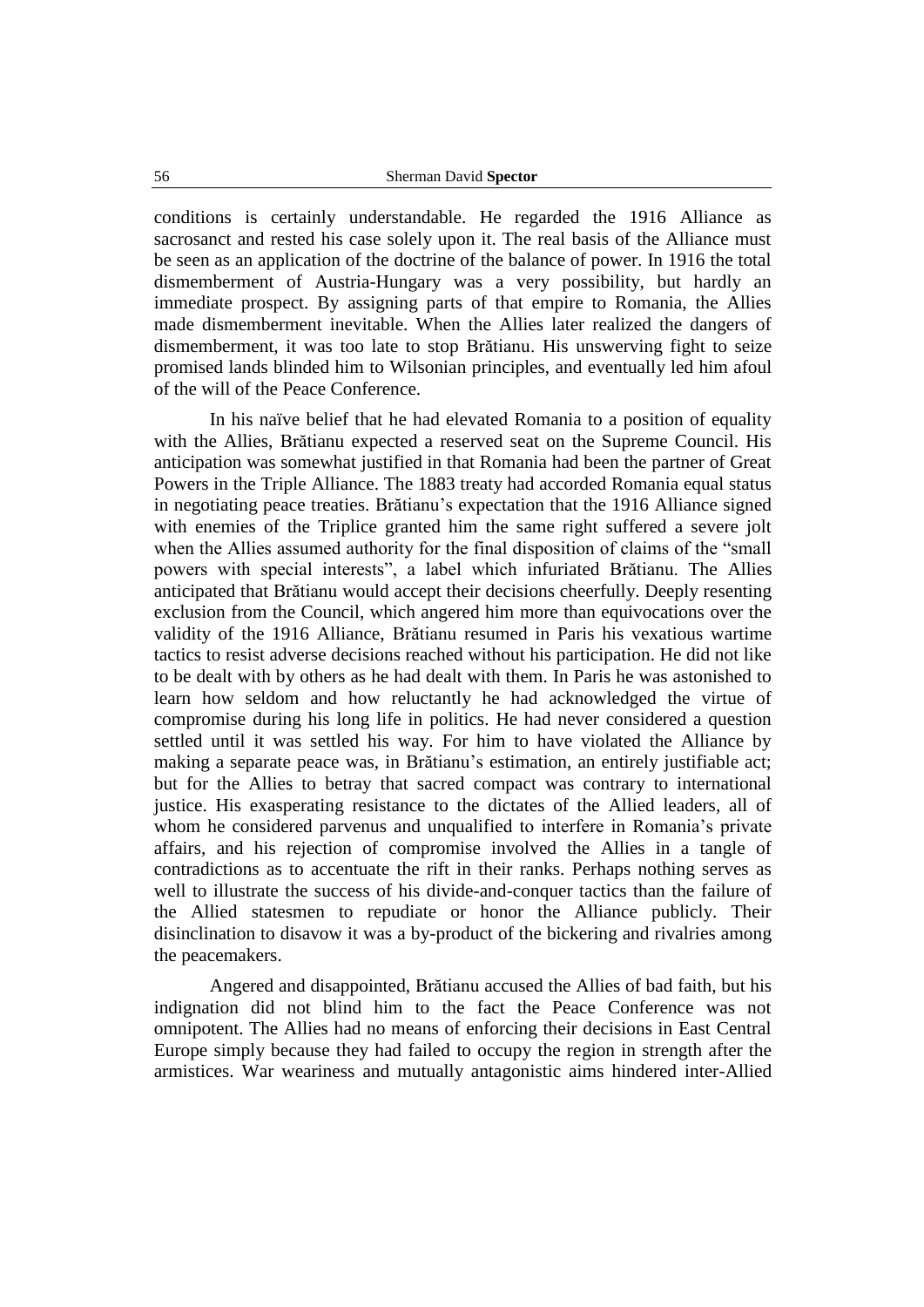occupation, the most effective means of enforcing territorial settlements. What the Allies failed to realize was that the boundaries that involved annexations of territories in East Central Europe were an accomplished fact before the Allies ever adjudicated upon their fairness. The map of the Habsburg Monarchy had been rearranged before the Peace Conference convened. The Conference could only ratify or regulate retracing already carried out by Romania and other states located on the periphery of Austria-Hungary. The political and military situation existing in the winter of 1918-1919 limited the freedom of action of the Allies. By that time the liberation and unification of all Romanians had been proclaimed. Detailed boundaries of the newly-enlarged nation had to be fixed by negotiation, but it could not be denied that "Greater Romania" was already established. The final territorial settlements merely entailed a formal legalization of Romania's new frontiers which war and conquest already had created. To take away what Romania had been promised and had acquired and to return it to Hungary and other states in the interests of permanent peace was anathema to Brătianu.

By taking advantage of dissensions within Allied ranks, Brătianu was able to control the course of events in 1919. His encouragement of disputes among the Allies and his ability to turn resulting imbroglios to his favor show that he was more skilled than any of the Big Four, none of whom had had first-hand acquaintance with his diplomatic dexterity. Whenever the Allies finally made up their minds that they needed his assistance, they were clearly not in a position to haggle over details. When any solution to become complete and decisive, Brătianu's demands became excessive and his counter-thrusts jeopardized the final peace settlement. This pattern, at times verging on the absurd, had become so ingrained that Brătianu could never discard it. Wilsonian principles condemning a continuation of this type of diplomacy won popular lip-service, but Brătianu openly repudiated the "new diplomacy". To him the peace treaties were "Wilsonian garlands around Napoleonic clauses". He referred in December 1919 to the Peace Conference as "a provisional institution above which existed the supreme and permanent interests" of Romania who "was strong by the conscience that it has a high mission".

The infusion of Wilsonian ideals into peacemaking made Romania's position one of particular particular difficulty and ambiguity, but since Allied statesmen were neither united as to policy nor faithful to their decisions, Brătianu found conditions most favorable for his policy of resistance, delay, and skillful bargaining. He never believed in, nor would he allow himself to be seduced by, the dream of a brave new world emerging under the aegis of the League of Nations. This attitude reflected general European mistrust of a peace based on the Fourteen Points. It was as natural for Brătianu to resent American interference as it was for French, Italian, and Japanese statesmen to thwart Wilson's dreams. One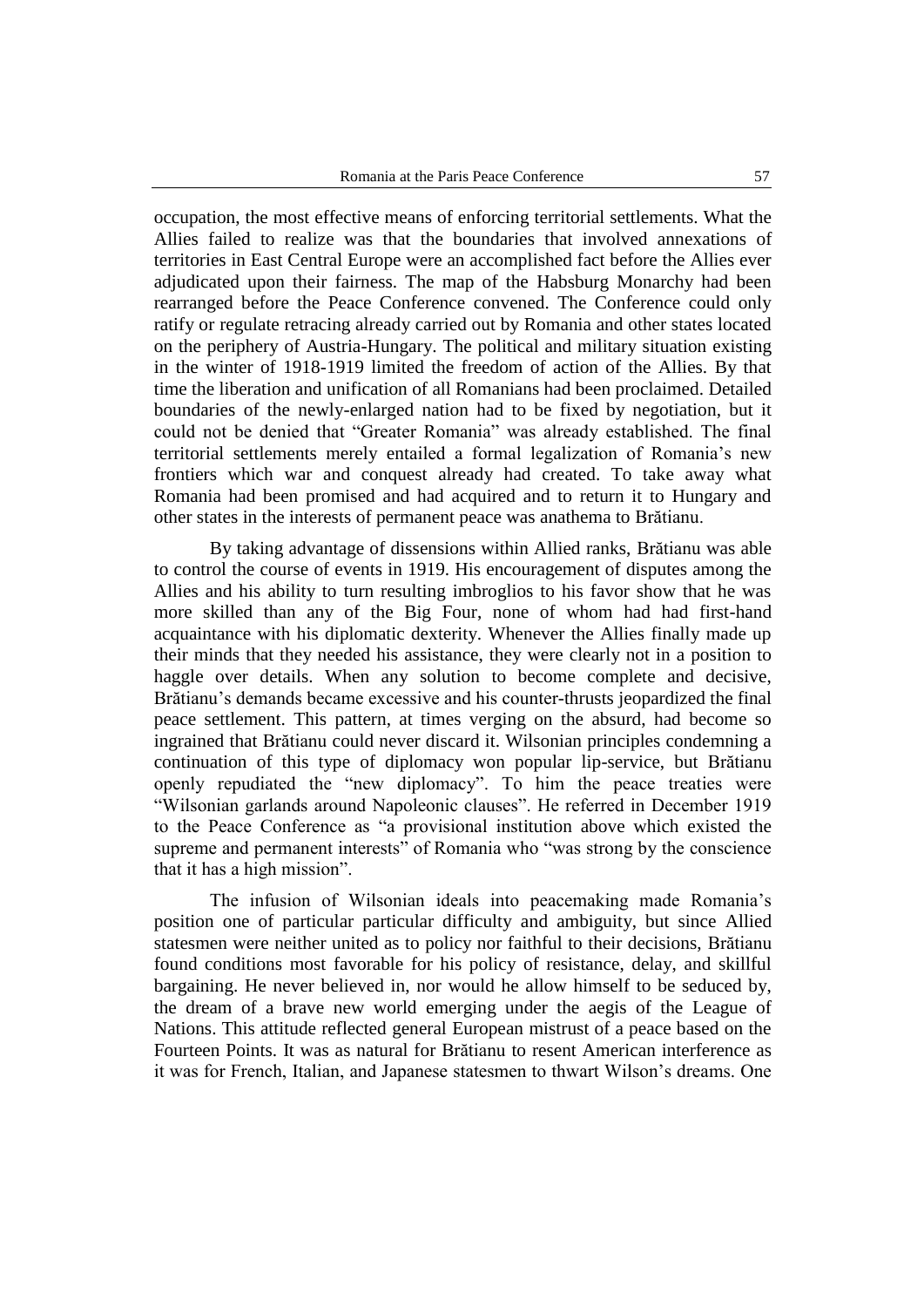has only to point to the American rejection of French claims to the Rhineland, Italian designs on the eastern Adriatic shore, or Japanese claims to Shantung to demonstrate that Brătianu's claims might not have been satisfied if the Americans had won out completely in Paris. As Sonnino so aptly put it, "The War undoubtedly had had the effect of over-exciting the feeling of nationality … Perhaps America fostered it by putting the principles so clearly". When the Americans attempted to restrain rampant nationalism by means of abstract formulas, based largely upon the essentials of liberal democracy, their efforts met with least success in East Central Europe where frontiers were so historically and traditionally that no one could with certainty unravel the title to lands on either side.

Added to the complexities produced by American intervention was the complicated relationship between foreign and domestic policy. "Democratic" foreign policy was in its infancy in 1919. Brătianu evinced little or no understanding of its merits. The relationship in Romania between foreign and domestic policy played a far less significant role in the formulation of policies than in the development of British, French, and Italian statesmanship. Unlike other elected statesmen, Brătianu was not really accountable to public opinion for his acts. Moreover, in contrast to the diplomatic tactics of the British, French, and Italians, which shifted with changes in administrations, Romanian policy remained steadfast despite shuffling of cabinets in Bucharest. Brătianu, by virtue of his control of Romanian politics, steered a consistent course to victory without deferring to his opponents at home. By contriving to show that Romania could no longer be expected to remain under constant subjection to the machinations of the Great Powers, who were still trying to use her as a pawn, Brătianu overturned the established concept that smaller European states had only marginal control over their destinies.

Insisting the 1916 Alliance to be valid and binding, Brătianu first tried to secure by negotiations a general recognition of his new frontiers and of Romania as a great power defending European civilization in the East. After learning that the Allies, each of whom had come to Paris with a program of contradictions, no longer considered the Alliance absolutely binding, Brătianu believed the time had come for Romania to stand alone or select such allies as suited her best. When he proceeded alone to implement the Alliance promises, all the misunderstandings and difficulties which arose in the case of Hungary revealed the shocking lack of unity and singularity of approach among the Allied governments. The Allied statesmen failed to reconcile their various views, and the more clumsily they berated or the more loftily they sermonized, the more violently did Brătianu spout defiance. The Allies overlooked the fact that Romania lived in fear of her national life. Not until it was too late did the Big Four, none of whom had negotiated the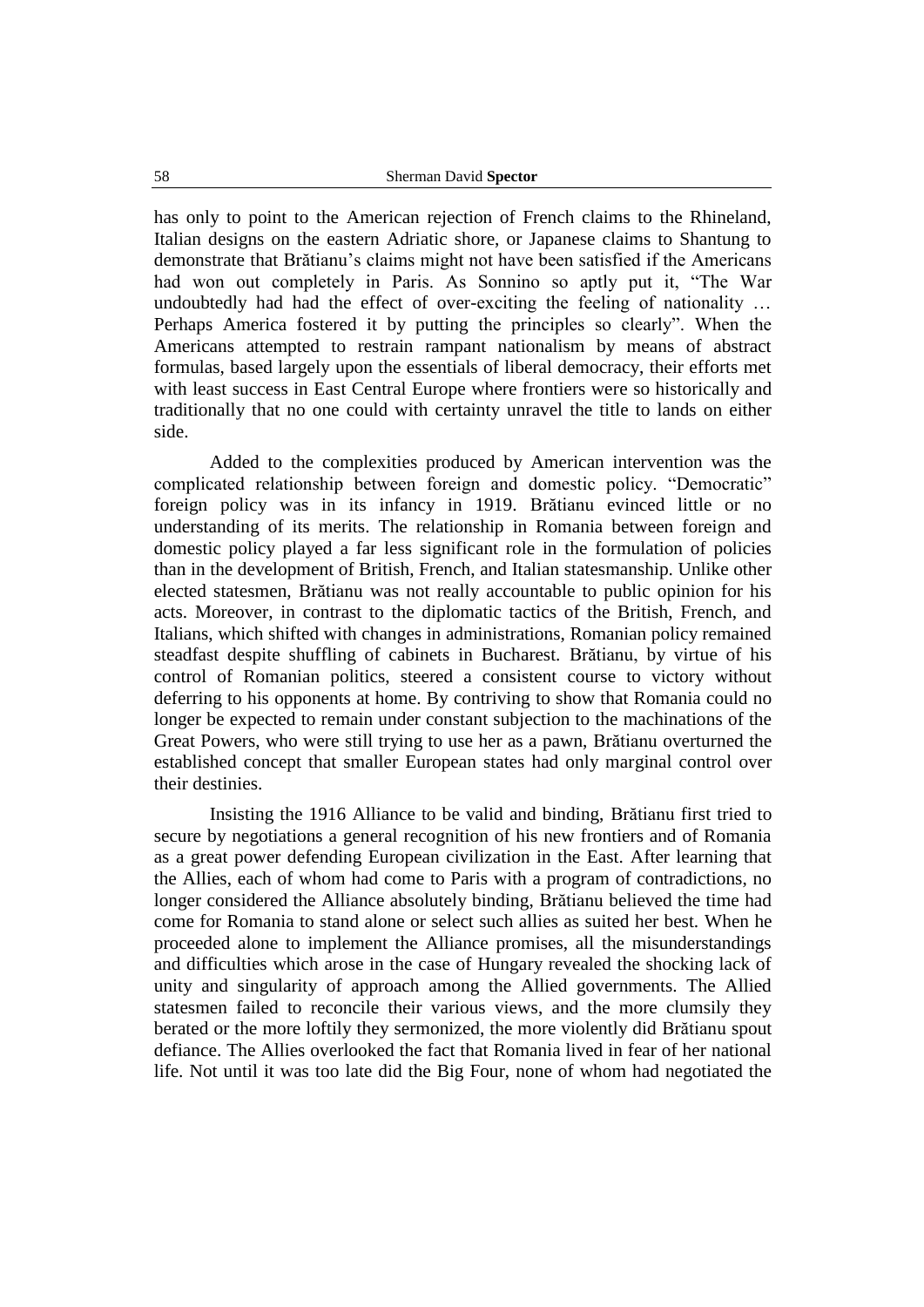1916 Alliance, realize that there was no unity either of military command or political direction in the treatment of the forces of the defunct Habsburg Monarchy as a whole, that the Belgrade armistice had taken little account of the interests of Romania, and that nine months after that armistice Romania had, rightly or wrongly, received no compensation in kind for her material losses sustained during the war. When dealing with Béla Kun, who made no secret of his belligerent aims, the Big Four preferred relying upon Kun's promises instead of restraining him. When plans were finally considered for military operations to force Hungary into line, the campaign was so retarded that in the meantime Romania, the state most directly interested, had already taken independent action.

At that point, in August 1919, the irreconcilability of Allied war aims became evident when the mask of hypocrisy and equivocation was removed. While the Allies at first were involved in a high degree of improvisation and of confusion in the effort to solve the Romanian crisis, *raison d'état* soon seized the Allies and led them to concentrate their energies upon winning Romania's favor by meeting Brătianu halfway. The brief flirtation with ideals was now over. Although not admitted at the time, the wearisome negotiations with Brătianu were conducted in a spirit reflecting the effects of the secret treaties and the pressure of frankly selfish national objectives. Decisions of the Big Four that for a time echoed abstract principles were flouted whenever they interfered with the ambitions of the state against whom judgment was rendered.

France, perhaps more accountable than any other Allied Power for the munificent promises that lured Romania into the war, appears no less responsible than Romania for the course of events. But it should be noted that Europe was the most important of all continents to France. The French, therefore, decided every issue with a keen eye on prospects for stronger friends and weaker enemies. France was not in a position to uphold the peace settlements by her own strength. The alternative to the abortive Treaty of Guarantees was alliances with the East Central European states. France valued Romania's military resources, strategic location, raw materials, and position in the new balance of power. Such an appreciation of Romania was hardly different from the attitude previously shown by states of the Triple Alliance. The Quai d'Orsay appropriated the pre-war German view that Romania signified a market fort business and finance, a causeway to the Ottoman Empire which the French expected to carve up, and the base of French power in East Central Europe. Since these aims conflicted with those of Italy, the French moved swiftly to accommodate Brătianu's maximum demands before the Italians could upset the balance of power. Romania ultimately reciprocated by becoming as vigorous an anti-revisionist state as France.

Romania's success was due indirectly to American inexperience in the give-and-take of *Realpolitik* and the subsequent defection of the United States